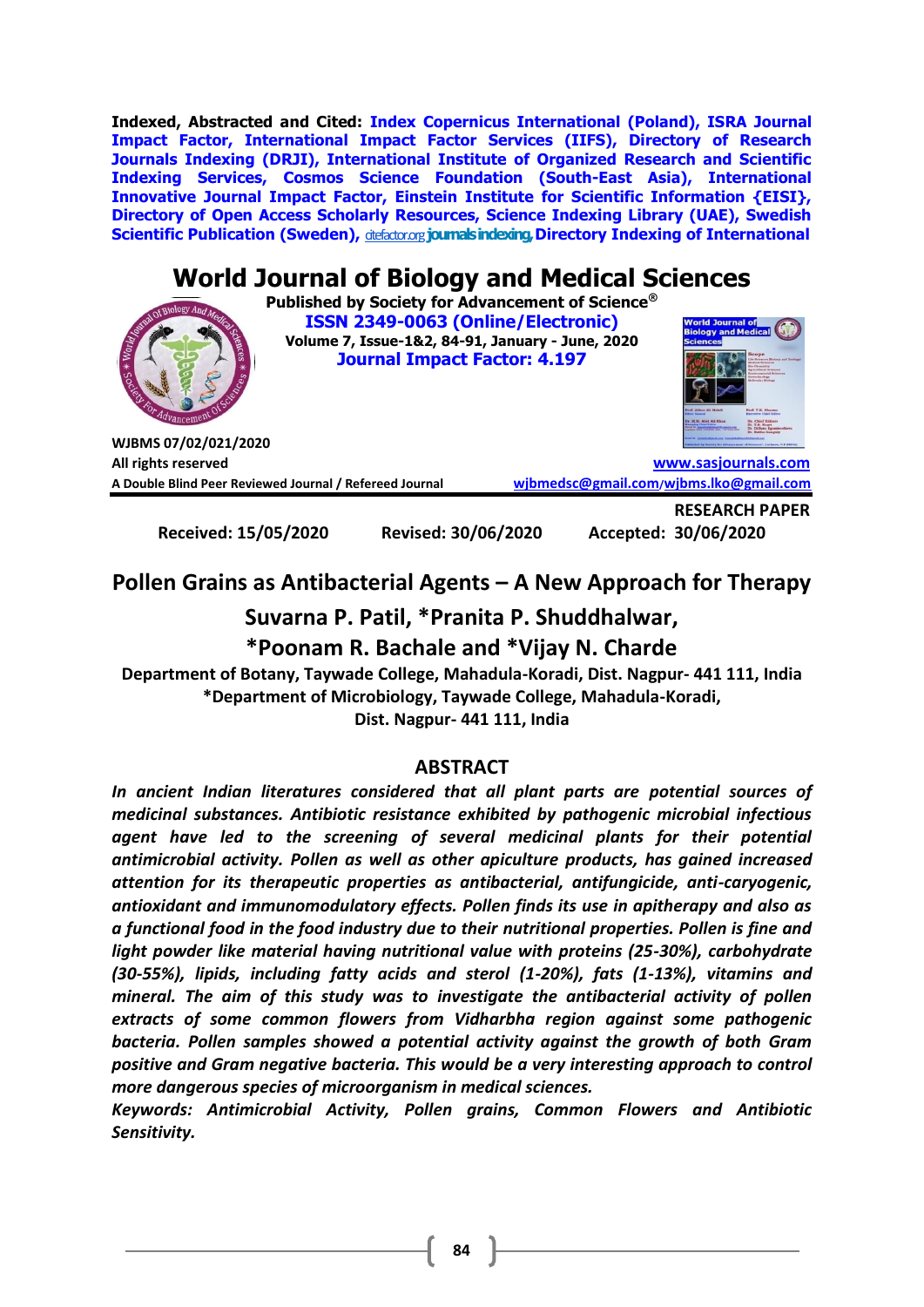#### **INTRODUCTION**

India has a large wealth of medicinal plant. The plant kingdom is an implicit profitable idea of potential drug targets and other active molecules waiting to be discovered. In the 70s and 80s, however, scientific and clinical reports began to come out of some European countries, especially Germany, indicating that the herbal remedies, which had never been discarded, had many substantial therapeutic and economic benefits for the living being [Tyler, 2000, Mowrey, 1990]. With this new knowledge and the rising widespread recognition of persistent troubles in treating disease with manufactured drugs, Americans began to demand herbal products [Tyler, 2000, Balch, 2002]. Indiscriminate usage of antibiotics was led to the appearance of drug resistant strains, which have a significant collision on patient's mortality and morbidity.

The effects of different plant part extracts on bacteria have been studied by very large number of researchers in different parts of the world. Here we studied the antimicrobial capacity of pollen and compare it with some standard antibiotics. Pollen as well as other apiculture products, has gained increased attention for its therapeutic properties as antibacterial [Garcia et al., 2001], antifungicide [Proestos, 2005], anti-caryogenic [Almas et al., 2001], antioxidant [Nikolaieva et al., 2019] and immunomodulatory [Gebara et al., 2002] effects. Other potential applications of pollen include its use in apitherapy and as a functional food in the food industry due to pollen nutritional properties.

Pollen grains have great commercial interest owing to its high nutritional quality and can be considered as potential source of energy and proteins for human consumption [Kroyer et al*.*, 2007, Compos et al., 2003]. The old Egyptians described pollen as "a life giving dust pollen and its nutritional value is still surrounded by mysteries. It is called the only perfectly complete food [Marivalda et al., 2015].

Pollen contains nutritional compounds like carbohydrates, proteins, amino acids, lipids, vitamins and minerals [Serra Bonvehni et al., 2001]. Moreover, it also contains number of macro and micro elements like zinc, copper, phosphorus, magnesium, calcium, selenium, iron and potassium [Kieliszek et al., 2018]. In addition to these, pollen contains significant amounts of polyphenolic substances, which provide distinct color of pollen (black, purple, red, brown, yellow etc.) and their organoleptic feature is bitter to taste [Zuluaga et al., 2016]. Polyphenols contributed in prevention of cancer [Sobral et al., 2017], type 2 diabetic treatment [Forato Anhe et al., 2013] and also in dementia disease [Hugel et al., 2015]. By recognizing the relationship between nutrition and health, these apicultural products are included in human diet by keeping out of mind only taste, aroma and general nutrition of food. It energizes, restores destabilized nervous system, and helps recover nervous disorder and emotional conditions into young and old.

The present study was undertaken to investigate the antimicrobial capacity of pollen extract of six flower bearing plants *Rosa rubiginosa (L.), Tecoma stans (L.), Calendula officinalis (L.), Nerium oleander (L.) Millingtonia hortensis* (L.f.) and *Hibiscus rosa-sinensis* (L.) against some pathogenic bacteria and compare it with some standard antibiotics.

#### **PLANT PROFILES**

*Rosa rubiginosa(L.) (***Rose, gulab)** belongs to family *Rosaceae* have been used for commercial perfumery. Rose water, made as a byproduct of rose oil production. Rose syrup is used to make rose scones and marshmallows.

*Tecoma stans(L.) (Yellow bells, ghantichful)* belongs to family *[Bignoniacea](http://plants.usda.gov/java/ClassificationServlet?source=profile&symbol=Bignoniaceae&display=63)e* has been used for a variety of purposes in herbal medicine. Its primary applications have been in treating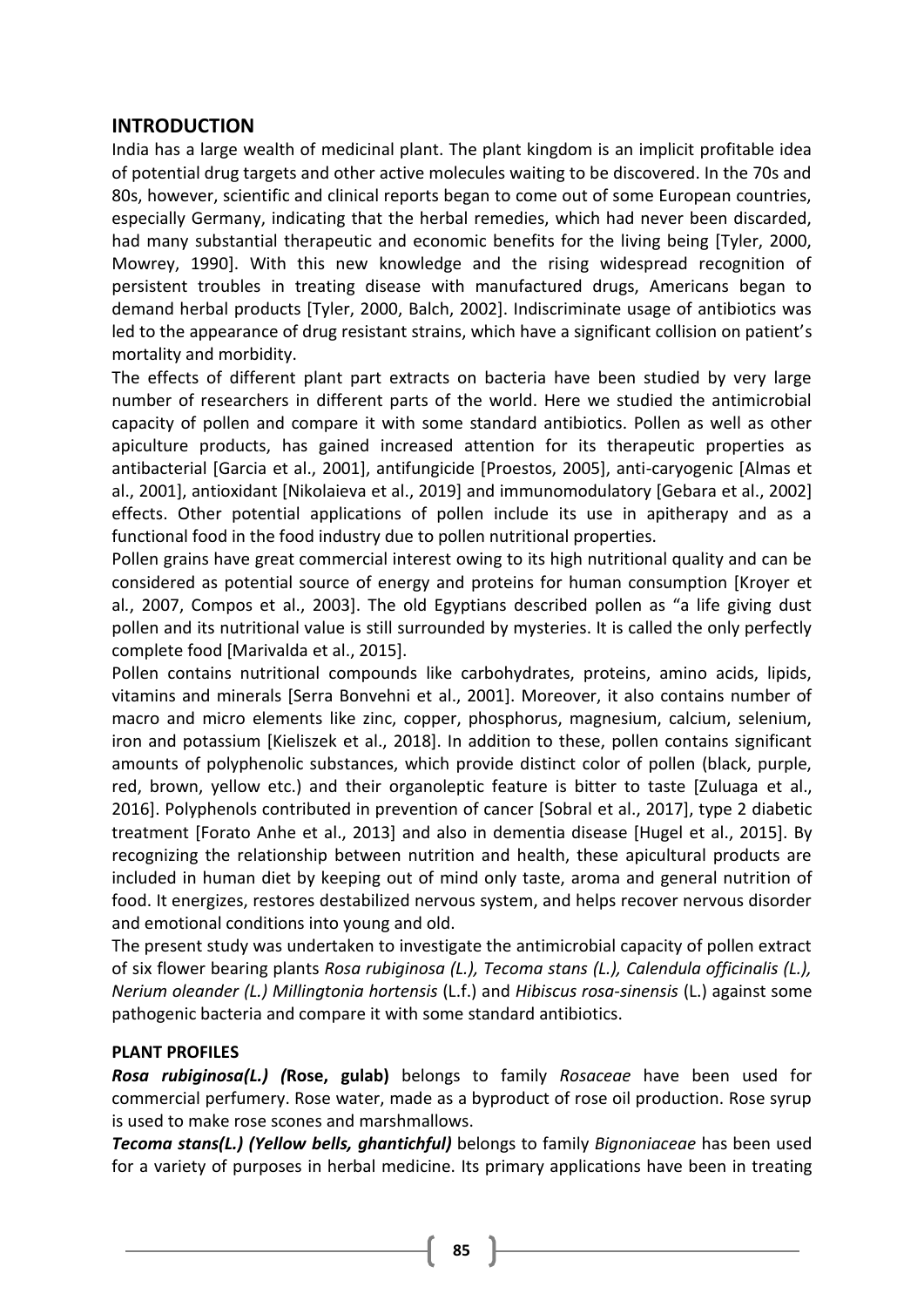diabetes and digestive problems. Extracts from *Tecoma stans* leaves have been found to inhibit the growth of the yeast infection, *Candida albicans*.

*Calendula officinalis (L.) (Marigold, Zendu)* belongs to family *Asteraceae* possesses antiinflammatory, antifungal, antiviral and antiseptic properties. Its ointments and lotions are used for soothing irritated or cracked skin, to treat eczema, sunburn and vaginal infections. The *calendula* flowers showed good effect in treating bed sores, varicose veins, gum inflammations, bruises, conjunctivitis, stomach ulcers, jaundice, breast cancer and said to relieve HIV symptoms.

*Nerium oleander (L.) (Oleander, Kahner)* belongs to family *Apocynaceae* used traditionally by herbalists as a folk remedy for a wide variety of maladies and conditions, including dermatitis, abscesses, eczema, psoriasis, sores, warts, corns, ringworm, scabies, herpes, skin cancer, asthma, dysmenorrheal, epilepsy, malaria, abortifacient, emetics, heart tonics, tumors, loss of hair, syphilis, gingivitis and as a nose drop for children.

*Millingtonia hortensis (L.f.) (Indian cork tree, Akash Nim)* belongs to family *Bignoniaceae* known as Indian cork tree. The leaves of *Millingtonia hortensis* constituting mainly flavanoids, tannins and alkaloids and are used as antipyretic, sinusitis, and tonic in folklore medicine.

*Hibiscus rosasinensis(L.)* **(China rose, Jaswanda)** belongs to family *Malvaceae* the young leaves and flowers are used in inducing abortion, to cure hepatitis C and as a cure for headache, for hair care.

## **MATERIALS AND METHODS**

#### **Antibiotics**

Amikacin, Amoxicillin, Ampicillin, Cefazolin, Chloramphenicol, Co-Trimoxole, Gentamycin, Minocyclin, Norfloxacin, Ofloxacin, Penicillin G, Piperacillin, Rifampicin, Streptomycin, Tetracycline, Tobramycin, Vancomycin.

#### **Test Organisms**

*Escherichia coli* (ATCC-8739), *Staphylococcus aureus* (ATCC-6017)*, Salmonella typhi* (ATCC-6538)*, Bacillus subtilis* (ATCC-6633).

#### **Flowers selected for pollen grains**

Flowers of *Rosa rubiginosa (L.), Tecoma stans (L.), Calendula officinalis (L.), Nerium oleander (L.), Millingtonia hortensis* (*L.f*.) and *Hibiscus rosa-sinensis* (*L*.).

#### **Collection of Pollens and Preparation of Pollen Extracts**

Fresh flowers were plucked out from plants and brought to the laboratory. The pollen grains were dislodged from an anther either manually or by using forceps and carefully collected in petridish and 1g of each pollens were taken in three different test tubes containing 10ml 90% ethanol, 70% methanol and distilled water respectively. Crushed it with smooth flatten glass rod for 10-15 minutes and kept at 70<sup>o</sup>C for 30 minutes in water bath. The extract was filtered through sterile muslin cloth. This extract was used for antibacterial study.

#### **Preparation of Inoculum**

Nutrient broth was inoculated with freshly sub-cultured bacteria and incubated at  $37^0C$  for 6-8 hours corresponds to the turbidity of 0.5 MacFarland standards (1.5×10<sup>8</sup> CFU/ml). Such prepared inoculum was used to spread onto Hi-sensitivity test agar (Himedia Laboratories Ltd., India).

#### **Antimicrobial activity by well diffusion method**

100 µl of inoculum was transferred to Hi-sensitivity agar petri plate with the help of micropipette under aseptic conditions. Culture was spread uniformly on the agar medium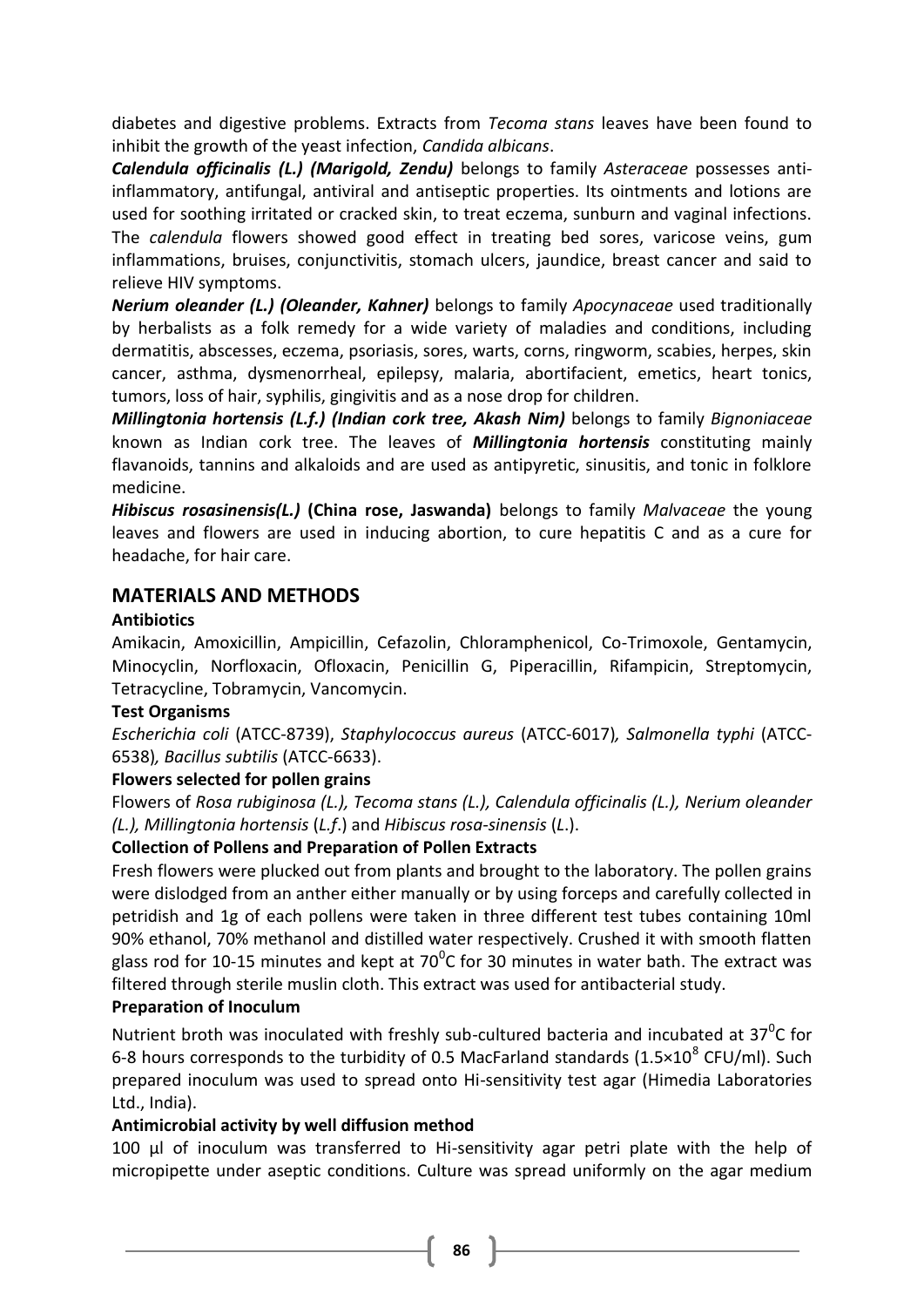using sterile spreader. Three equidistant wells per plate were cut with the help of sterile metal borer having diameter of 5mm. Each well was labelled for different extract, 100 µl of each extract was transferred to respective well with the help of micropipette. Plates were kept undisturbed in a refrigerator for 1 hour for diffusion of substances into the media and then incubated at 37 $\mathrm{^0C}$  for 24 hours. Zone of inhibition was noted and susceptibility of the test organisms against antimicrobials was categorized as Resistant, Intermediate and Sensitive. Antimicrobial activity was evaluated on the basis of diameter of zone of inhibition according to Table 1 [Johnson and Case, 1995].

| <b>TURIC INFORMATION CONTROLLING IN</b> THE CHARGE COOLS IN THE CHARGE IN THE CHARGE IS NOT THE CHARGE IN THE CHARGE I |                                     |  |  |  |  |  |
|------------------------------------------------------------------------------------------------------------------------|-------------------------------------|--|--|--|--|--|
| Category                                                                                                               | Diameter of zone of inhibition (mm) |  |  |  |  |  |
| Resistant                                                                                                              | 10 or less                          |  |  |  |  |  |
| Intermediate                                                                                                           | 11 or 15                            |  |  |  |  |  |
| Sensitive                                                                                                              | 16 or more                          |  |  |  |  |  |

**Table 1.Zone Evaluation Table [Johnson, T and C. Case, 1995].**

#### **Antibiotic Sensitivity Test by Kirby Bauer Method**

Antibiotic sensitivity of test organisms against standard antibiotics was carried out using Kirby Bauer method and zone of inhibition was measured in mm and the result were noted down as sensitive, intermediate or resistance [Bauer and Kirby, 1966].

## **RESULTS AND DISCUSSION**

In present study, the pollen extract of 6 different flowers were tested against the test organisms i.e., *Escherichia coli* (ATCC-8739), *Staphylococcus aureus (*ATCC-6538), *Salmonella typhi* (ATCC-6017), *Bacillus subtilis* (ATCC-6633). The results of anti-microbial activity of Pollen grains with various solvent extracts are given in Table 2. Sensitivity of test organisms was tested against standard antibiotics and results were interpreted as per CLSI standards [CLSI, 2007] as shown in Table 3.

*B. subtilis* was found to be susceptible to ethanol, methanolic and distilled water extract of *Calendula officinalis (L)* whereas only distilled water extract of *Rosa rubiginosa (L.)* was found to be effective against *B. subtilis* remaining extracts were either moderately effective or ineffective against it.

*S. aureus* was found to be susceptible to ethanol extract of *Calendula officinalis (L.),* and *Hibiscus rosa-sinensis (L.),* methanol extract of *Calendula officinalis (L.)* and distilled water extract of *Millingtonia hortensis (L.f.), Hibiscus rosa-sinensis (L.),* whereas other pollen extract were failed to inhibit the growth of *S. aureus.*

*E. coli* was found to be susceptible to ethanol extract of *Rosa rubiginosa (L.), Tecoma stans (L.) and Millingtonia hortensis (Lf.)* methanol extract *Rosa rubiginosa (L.)* and distilled water extract of *Hibiscus rosa-sinensis (L.)* remaining extracts were either moderately effective or ineffective against *E. coli.* 

*Salmonella typhi* was found to be susceptible to ethanol extract of *Rosa rubiginosa (L.), Calendula officinalis (L.), Millingtonia hortensis (L.f.) and Hibiscus rosa-sinensis (L.),*  methanol extract of *Rosa rubiginosa (L.), Calendula officinalis (L.), Millingtonia hortensis (L.f.)* whereas it was moderately sensitive to ethanol extract of *Tecoma stans (L.),* methanol extract of *Nerium oleander (L.)* and distilled water extract of *Calendula officinalis (L.).* Other pollen extracts were failed to inhibit the growth of *Salmonella typhi.*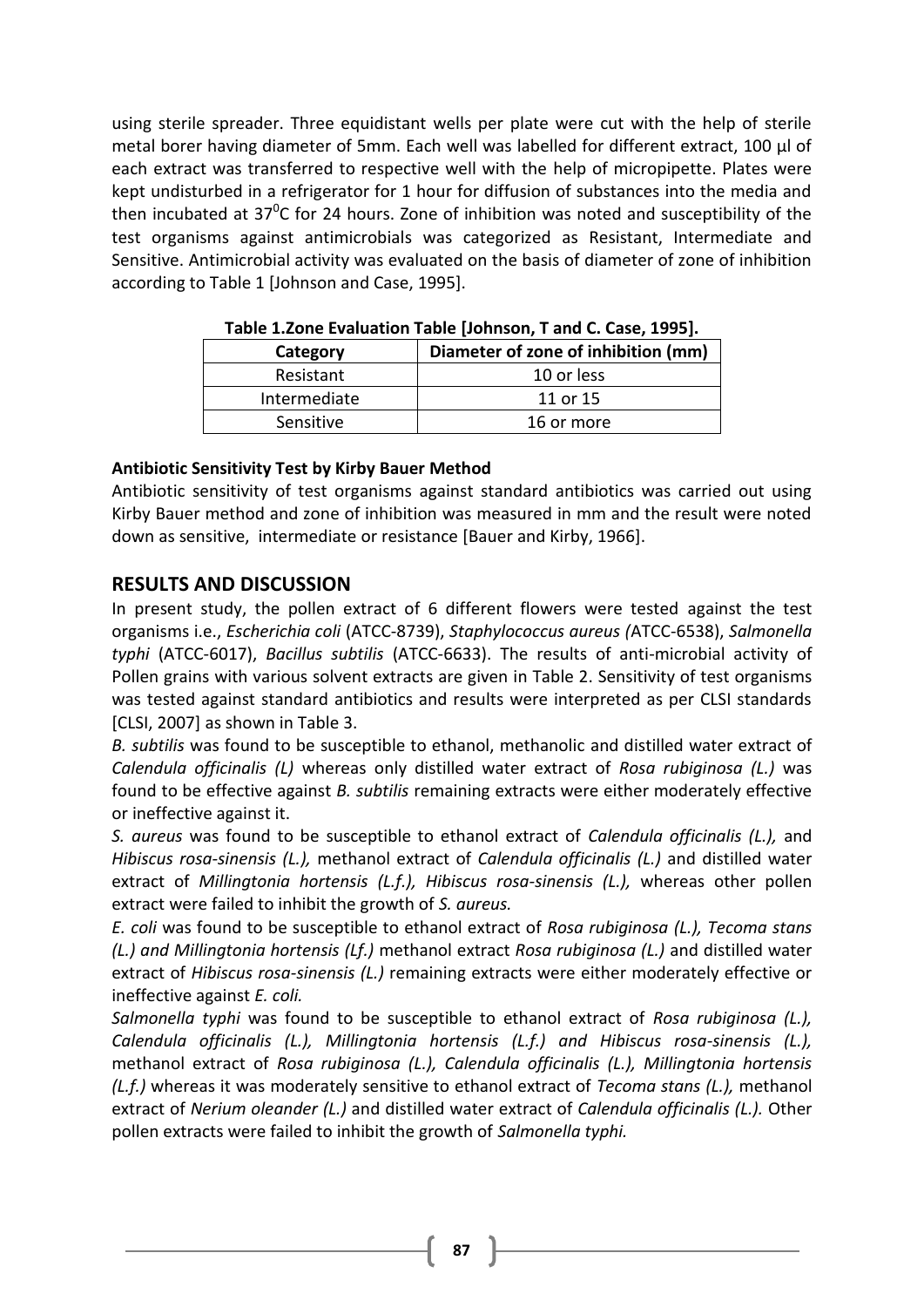|         | Pollen          | <b>B.</b> subtilis |                |           | S. aureus |     |           | E. coli |     |           | S. typhi |     |           |
|---------|-----------------|--------------------|----------------|-----------|-----------|-----|-----------|---------|-----|-----------|----------|-----|-----------|
| Sr. No. | <b>Extracts</b> | E                  | M              | <b>DW</b> | E         | M   | <b>DW</b> | E       | M   | <b>DW</b> | E        | M   | <b>DW</b> |
| 1       | Rosa            |                    | 14             | 22        |           |     |           | 17      | 20  |           | 16       | 19  |           |
|         | rubiginosa      |                    | $(\mathsf{I})$ | (S)       |           |     |           | (S)     | (S) |           | (S)      | (S) |           |
| 2       | <b>Tecoma</b>   |                    |                |           |           |     |           | 16      | 10  |           | 15       |     |           |
|         | stans           |                    |                |           |           |     |           | (S)     | (R) |           | $^{(1)}$ |     |           |
| 3       | Calendula       | 18<br>(S)          | 28             | 17        | 20        | 22  |           |         |     |           | 19       | 22  | 14        |
|         | officinalis     |                    | (S)            | (S)       | (S)       | (S) |           |         |     |           | (S)      | (S) | (I)       |
| 4       | <b>Nerium</b>   |                    |                | 12<br>(1) |           |     |           |         |     |           | 13       |     |           |
|         | oleander        |                    |                |           |           |     |           |         |     |           |          | (1) |           |
| 5       | Millingtonia    |                    |                |           |           |     | 18        | 18      |     |           | 35       | 18  |           |
|         | hortensis       |                    |                |           |           |     | (S)       | (S)     |     |           | (S)      | (S) |           |
| 6       | <b>Hibiscus</b> |                    |                |           | 17        |     | 24        | (S)     |     | 24        | 17       |     |           |
|         | rosasinensis    |                    |                |           | (S)       |     |           |         |     | (S)       | (S)      |     |           |

**Table 2. Anti-Microbial Activity of Pollen Grains with Various Extracts.**

Note- E-Ethanol extract, M- Methanol extract, DW-Distilled Water extract, S- Sensitive, I-Intermediate, R- Resistant

| Sr.            | <b>Antibiotics</b>   | <b>Bacillus</b> | S. aureus | E. coli | <b>Salmonella</b> |
|----------------|----------------------|-----------------|-----------|---------|-------------------|
| No.            |                      | subtilis        |           |         | typhi             |
| 1              | Amikacin (Ak)        |                 |           | 21(S)   | 19(5)             |
| $\overline{2}$ | Ampicillin (A)       |                 |           |         |                   |
| 3              | Amoxicillin (Ac)     |                 |           |         |                   |
| 4              | Co-Trimoxazole (COT) |                 | 18(5)     |         |                   |
| 5              | Chloramphenicol (C)  | 19(S)           | 20(S)     |         | 25(S)             |
| 6              | Gentamycin (G)       |                 |           | 23(S)   | 22(S)             |
| 7              | Minocyclin (MI)      | 17(1)           | 15(1)     |         |                   |
| 8              | Norfloxacin (NX)     |                 |           | 22(S)   | 28(S)             |
| 9              | Ofloxacin (OF)       | 13(1)           | 28(S)     | 20(S)   | 27(S)             |
| 10             | Penicillin (G)       | 10(R)           | 20(R)     |         |                   |
| 11             | Piperacillin(PC)     |                 |           | 10(R)   | 11(R)             |
| 12             | Rifampicin (R)       | 13(S)           | 10(S)     |         | 16(S)             |
| 13             | Streptomycin (S)     | 10(R)           | 21(S)     |         |                   |
| 14             | Tetracycline (TE)    | 11(R)           | 21(1)     | 15(1)   | 19(5)             |
| 15             | Tobramycin (TOB)     | 19(5)           | 19(5)     | 18(5)   | 20(S)             |
| 16             | Vancomycin (VA)      | 22(S)           | 19(5)     |         |                   |
| 17             | Cefazolin (CZ)       |                 |           | 10(R)   | 18(S)             |

**Table 3. Standard Antibiotics against Organisms.**

Note- S- Sensitive, I- Intermediate, R- Resistant

*Bacillus subtilis was* found to be susceptible to Chloramphenicol (C), Rifampicin (R), Tobramycin (TOB) and Vancomycin (VA). It was moderately susceptible to Minocyclin (MI), Ofloxacin (OF). The antimicrobial activity of pollen grains of *Rosa rubiginosa (L.), Calendula officinalis (L.),* and were same or more than Chloramphenicol (C), Rifampicin (R), Tobramycin (TOB) and Vancomycin (VA).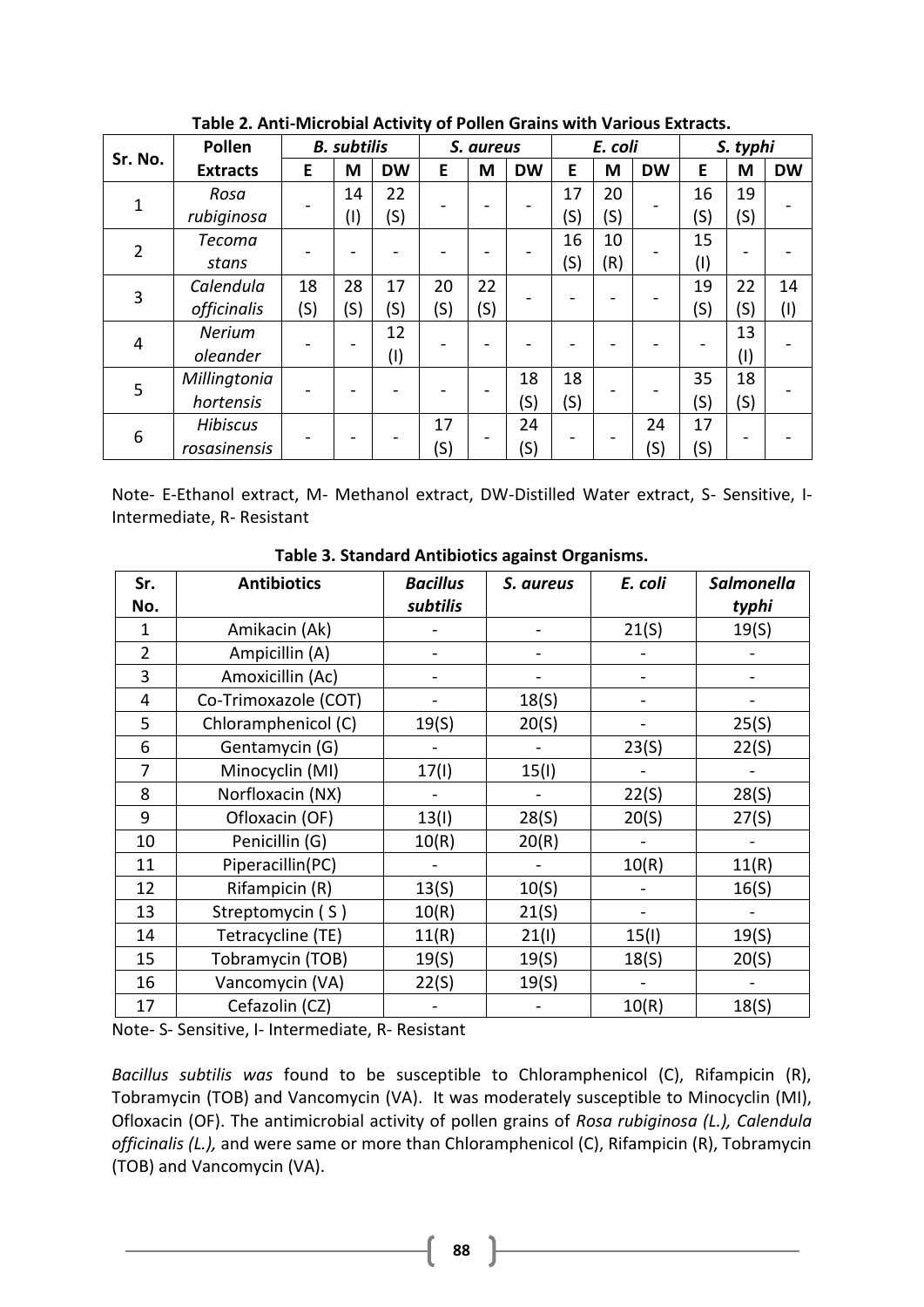*S. aureus* was found to be susceptible to Co-Trimoxazole (COT), Chlorophenicol (C), Ofloxacin (OF), Rifampicin (R), Streptomycin (S), Tobramycin (TOB), Vancomycin (VA). It was moderately susceptible to Minocyclin (MI), Tetracycline (TE). Whereas, the antimicrobial activity of pollen grains of *Calendula officinalis (L.), Millingtonia hortensis (L.f.) and Hibiscus rosa-sinensis (L.),* were same or more than Co-Trimoxazole (COT), Chlorophenicol (C), Ofloxacin (OF), Rifampicin (R), Streptomycin (S), Tobramycin (TOB), Vancomycin (VA).

*E. coli* was found to be susceptible to Amikacin (Ak), Gentamycin (G), Norfloxacin (NX), Ofloxacin (OF) and Tobramycin (TOB). It was moderately susceptible to Tetracycline (TE) and resistant to Piperacillin (PC) and Cefazolin (CZ). The antimicrobial activity of pollen grains of *Rosa rubiginosa(L.), Tecoma stans (L.), Millingtonia hortensis (L.f.), Hibiscus rosa-sinensis (L.)*  were same or more than the Amikacin (Ak), Gentamycin (G), Norfloxacin (NX), Ofloxacin (OF), Tobramycin (TOB).

*Salmonella typhi* was found to be susceptible to Amikacin (Ak), Chlorophenicol (C), Gentamycin (G), Norfloxacin (NX), and Ofloxacin (OF), Rifampicin (R), Tetracycline (TE), Tobramycin (TOB), and Cefazolin (CZ). The antimicrobial activity of pollen grains of *Rosa rubiginosa(L.), Calendula officinalis (L.), Millingtonia hortensis (L.f.), Hibiscus rosasinensis(L.),* were same or more than Amikacin (Ak), Chlorophenicol (C), Gentamycin (G), Norfloxacin (NX), Ofloxacin (OF), Rifampicin (R), Tetracycline (TE) and Tobramycin (TOB). It was resistant to Piperacillin (PC) and *Nerium oleander (L.).*

Very scanty literature is available on antimicrobial activity of pollen grains. Some researchers had studied the antibacterial activity of bee pollens. Carpes et al. had studied antioxidant and antibacterial activity of Bee-pollen. They observed antibacterial activity of ethanolic extract of Bee pollen against *S. aureus, B. subtilis, Pseudomonas aeruginosa* and *Klebsiella sp.* [Carpes et al, 2007]. Abonda et al. 2011 studied antibacterial activity of Bee bread and Bee pollen against pathogenic bacteria. Gram positive bacteria were found to be more sensitive to bee bread and bee pollen than Gram negative bacteria [Abonda et al.*,* 2011]. Similarly, Didaras et al. demonstrated antimicrobial activity of Bee Collected Pollen (BCP) and Bee Bread (BB) higher against Gram positive bacteria compared to Gram negative bacteria. He also concluded that there is high variation in antimicrobial activity of BCP and BB [Didaras et. al., 2020]. The present study also reveals the antibacterial activity of pollens derived from six different flower bearing plants.

## **CONCLUSION**

Pollen samples showed a potential activity against the growth of both Gram positive and Gram-negative bacteria. This would be a very interesting approach to control more dangerous species of microorganism in medical sciences. Because of development of resistance by the micro-organisms to common antibiotics, it has become necessary to search for an alternative approach dealing with this situation. It has been suggested that natural products are preferable. So, the pollen extract of these flowers can be used as a medicine against the infection of *S. typhi, E. coli, S. aureus, B. subtilis.* However, more detail investigation is needed to exploit the use of pollen grains as therapeutic agent against pathogenic micro-organisms. According to our results pollen seems to have interesting antimicrobial properties. Other studies will be necessary for a better understanding of the functional properties of pollen.

#### **COMPETING INTERESTS**

The authors declare that they have no conflict of interests.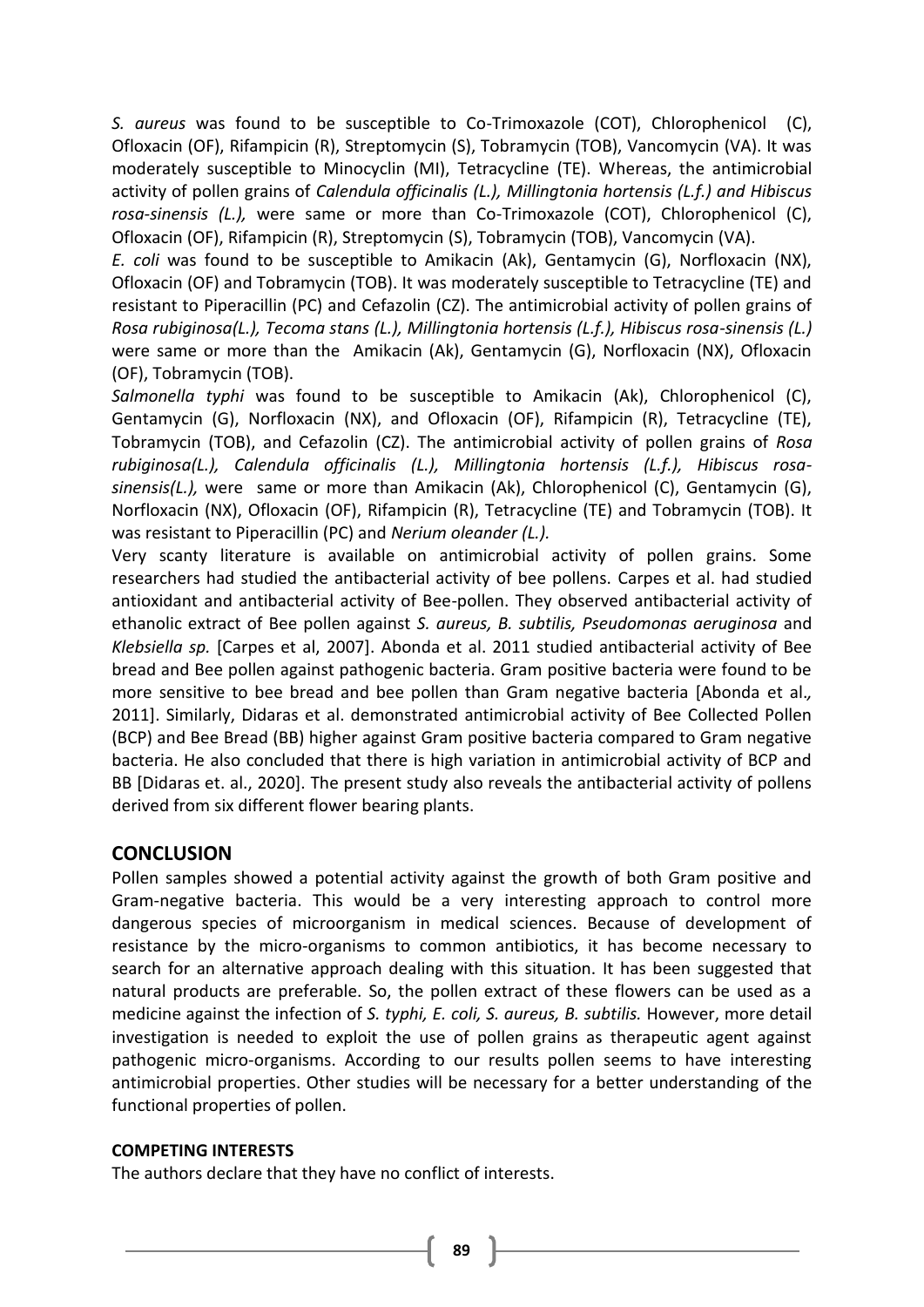#### **REFERENCES**

- **Abonda, Z., Zerdani, I., Kalalou, I., Faid, M. and Ahami, M.T. (2011).** Study the Antimicrobial activity of Moroccan Bee Bread and Bee-pollen against pathogenic bacteria, *Research Journal of Microbiology* 6 (4):376-384.
- **Almas, K., Mahmoud, A. and Dahlan, A. (2001).**A comparative study of propolis and saline application on human dentin: a SEM study. *Indian Journal Dentist Research*, New Delhi, v. 12, p. 21-70.
- **Balch, P.A. (2002).** *Prescription for herbal healing*. New York: Penguin Putnam, Inc., p. 4, 40, 49, 52, 64, 65, 109, 110, 141.
- **Bauer, A.W., Kirby, W.M., Sherris, J.C. and Turck, M. (1966).** Antibiotic Susceptibility Testing by a Standardized Single Disc Method, *Am. J. Clin. Path.,* 45 (Vol. 4):493-496.
- **Carpes, S.T. (2007).** Study of preparations of Bee pollen extracts, Antioxidant and Antimicrobial activity, *Larvas*, V. 31, n. 6,p.1818-1825nov./dez.
- **CLSI (2007).** Performance standards for antimicrobial susceptibility testing: 17th Informational supplement. Approved standard M100-S17, Wayne, USA: Clinical and Laboratory Standards Institute.
- **Compos, M.G., R.F. Webby, K.R. Markham, K.A. Mitchell and A.P. da Cunha, (2003).** Age induced dimination of free radical scavenging capacity in bee pollens and the contribution of constituent flavonoids. *J. Agric. Food chem.,* 51; 742-745.
- **Forato Anhe, F., Desjardins, Y., Pilon, G., Dudonne S., Genovese, M., Lajolo, F. and Marette, A. (2013).** Polyphenols and type 2 diabetes: A prospective review. *Pharma Nutrition*, 1, 105–114.
- **Garcia, M., Perez-Arquillue, C., Juan, T., Juan, M.I. and Herrera, A. (2001).** Note: pollen analysis and antibacterial activity of Spanish honeys. *Food Science Technology International*, Cambridge, V. 7, n.2, p.155-158.
- **Gebara, E.C.E., Lima, L.A.and Mayer, M.P.A. (2002).** Propolis antimicrobial activity against periodontopathic bacteria. *Brazillian Journal Microbiology*, Sao Paulo, V. 33, n. 4, p. 365-369.
- **Hugel, H.and Jackson, N. (2015).**Polyphenols for the prevention and treatment of dementia diseases. *Neural Regen. Res.*, 10.
- **Johnson, T. and C. Case, (1995).**Chemical methods of control, adapted from laboratory experiments in microbiology, Brief Edition,  $4<sup>th</sup>$  ed. Redwood city CA: Benjamin/Cummings Publishing Co: Available online from The National Health Museum, Access Excellence activities. Exchange (accessed September 11, 2006) [http://www.accessexcellence.](http://www.accessexcellence/)Org/AE/AEC/CC/Chance activity.html.
- **Kieliszek, M., Piwowarek, K., Kot, A., Błaz˙ejak, S., Chlebowska-S´migiel, A. and Wolska, I. (2018).** Pollen and bee bread as new health-oriented products: A review. *Trends Food Sci. Technol.* 71, 170–180.
- **Kroyer, G. and N. Hegedus (2007).** Evaluation of bioactive properties of pollen extracts as functional diatory food supplement. Innov. *Food Science Emerg. Tech.* 2; 171-174.
- **Marivalda, S.B., Machado, C.S., Sodré, G.S., Dias, L.G., Estevinho Leticia, M. and de Carvalho C.A.L. (2015).** Microbiological Assessment, Nutritional Characterization and Phenolic Compounds of Bee Pollen from *Melliponamandacaia* Smith, 1983. *Molecules 20* (7): 12525-12544.
- **Mowrey, D.B. (1990).** *Next Generation herbal medicine, 2nd Ed.* New Canaan: Keats Publishing, Inc., (5).